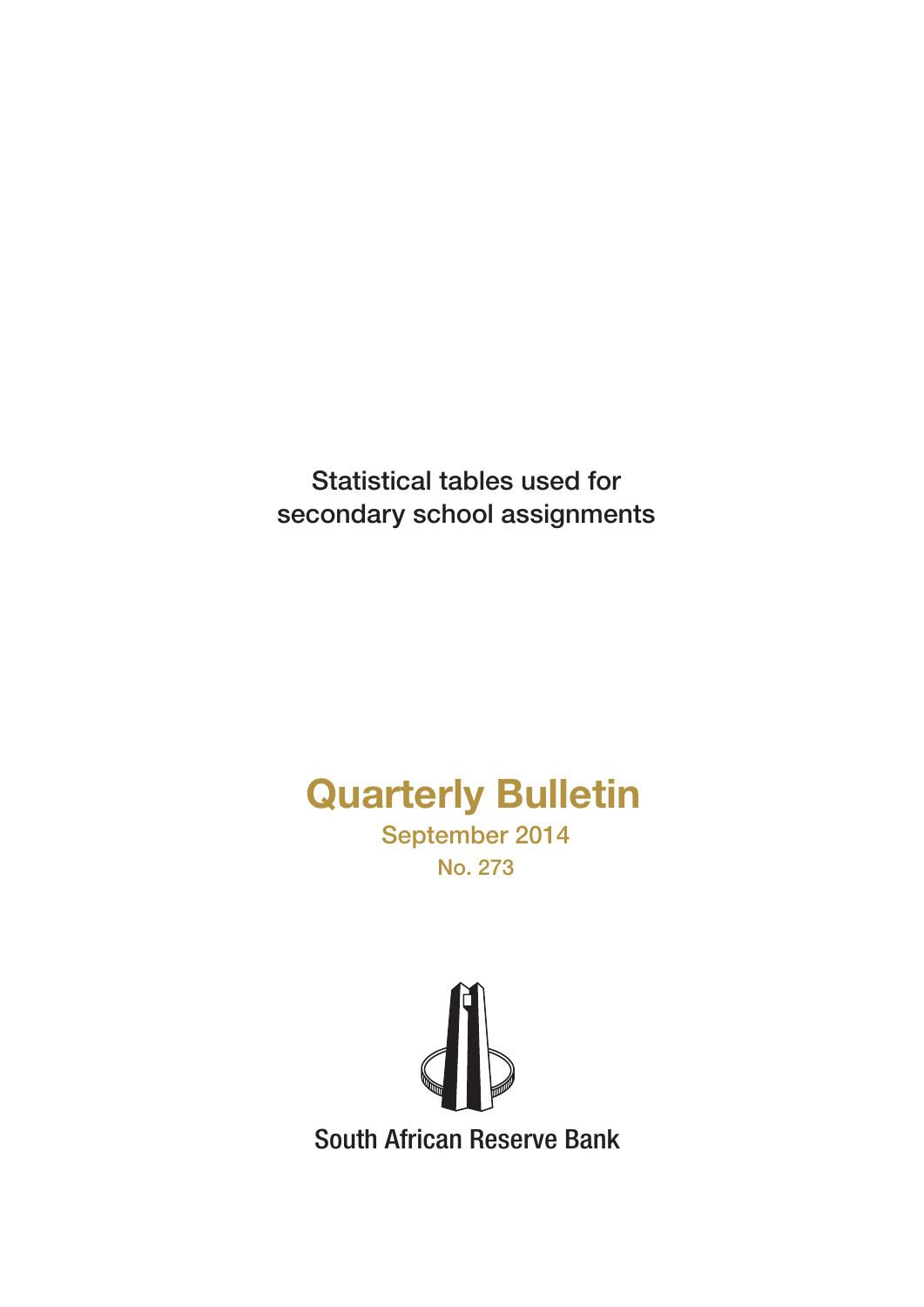#### Balance of payments<sup>1</sup> Annual figures

R millions

|                                                              | 2006     | 2007      | 2008      | 2009     | 2010      | 2011     | 2012      | 2013           |
|--------------------------------------------------------------|----------|-----------|-----------|----------|-----------|----------|-----------|----------------|
| <b>Current account</b>                                       |          |           |           |          |           |          |           |                |
|                                                              | 412 220  | 497 618   | 655 759   | 503 656  | 597 098   | 714 466  | 743 811   | 853 715        |
|                                                              | 35 470   | 39898     | 48 534    | 52 776   | 59 499    | 75 298   | 71 050    | 63 887         |
|                                                              | 82 643   | 97 110    | 105 351   | 100 760  | 102 362   | 107 825  | 124 332   | 136 751        |
|                                                              | 41 207   | 48 448    | 48 254    | 34 075   | 34 099    | 38 118   | 48 501    | 64 441         |
|                                                              | 476 966  | 573 850   | 739 852   | 554 161  | 607 044   | 742 679  | 854 439   | 991 186        |
|                                                              | 96 623   | 115 934   | 138 885   | 124 147  | 134 843   | 142 230  | 145 006   | 158 356        |
|                                                              | 75 982   | 117 266   | 122 129   | 87 593   | 87 022    | 104 689  | 121 428   | 135 765        |
|                                                              | $-15768$ | $-16575$  | $-18906$  | $-22428$ | $-16762$  | $-14199$ | $-31.369$ | $-30666$       |
|                                                              | $-93799$ | $-140551$ | $-161874$ | $-97062$ | $-52613$  | $-68090$ | -164 548  | $-197179$      |
|                                                              | $-29276$ | $-36334$  | $-35559$  | 2 2 7 1  | 49 553    | 47 085   | $-39578$  | $-73584$       |
|                                                              | 205      | 197       | 208       | 216      | 225       | 241      | 239       | 243            |
| Financial account <sup>4</sup>                               |          |           |           |          |           |          |           |                |
| Direct investment                                            |          |           |           |          |           |          |           |                |
|                                                              | 2 1 0 9  | 46 063    | 76 079    | 63 570   | 26 617    | 30 808   | 37 4 28   | 79 055         |
|                                                              | $-41058$ | $-20896$  | 25 888    | $-9757$  | 554       | 1865     | $-24528$  | $-54260$       |
|                                                              | $-38949$ | 25 167    | 101 967   | 53 813   | 27 171    | 32 673   | 12 900    | 24 795         |
| Portfolio investment                                         |          |           |           |          |           |          |           |                |
|                                                              | 144 501  | 97 485    | $-71540$  | 107 234  | 107 876   | 45 878   | 95 039    | 70 935         |
|                                                              | $-15044$ | $-24026$  | $-63325$  | $-13470$ | $-333374$ | -53 769  | $-40562$  | $-11512$       |
|                                                              | 129 457  | 73 459    | $-134865$ | 93 764   | 74 502    | $-7891$  | 54 477    | 59 4 23        |
| Other investment                                             |          |           |           |          |           |          |           |                |
|                                                              | 60 750   | 58711     | 47 730    | $-39996$ | 7899      | 43 067   | 66 828    | 49 799         |
|                                                              | $-38823$ | 2 1 1 9   | 82 983    | 23 703   | $-22138$  | $-1967$  | 40 860    | 4521           |
|                                                              | 21 927   | 60 830    | 130 713   | $-16253$ | $-14239$  | 41 100   | 107 688   | 54 320         |
|                                                              | 112 435  | 159 456   | 97 815    | 131 324  | 87 434    | 65 882   | 175 065   | 138 538        |
|                                                              | 10 951   | 28714     | 89 917    | $-17441$ | $-3740$   | 34 671   | $-1801$   | 63 056         |
| Change in net gold and other foreign reserves owing to       |          |           |           |          |           |          |           |                |
|                                                              | 29 7 9 2 | 47816     | 26 066    | 17 037   | 31 30 6   | 32 704   | 8955      | 4658           |
|                                                              | $-5453$  | $-7631$   | $-7761$   | $-2724$  | $-2683$   | 7        | 16        | $-31$          |
|                                                              | 23 350   | 5 6 4 2   | 74 214    | $-38647$ | $-30712$  | 74 441   | 24 141    | 84 613         |
|                                                              | 163      | 169       | 158       | 45       | 13        | 42       | 11        | $\overline{7}$ |
| Change in gross gold and other foreign reserves  (5023J)     | 47 852   | 45 996    | 92 677    | $-24289$ | $-2076$   | 107 194  | 33 1 23   | 89 247         |
| Memo item: Change in capital transfer and financial accounts | 123 591  | 188 367   | 187 940   | 114 099  | 83 919    | 100 794  | 173 503   | 201 837        |

KB501

1. Data for the previous four years are preliminary and subject to revision.<br>2. Published customs figures adjusted for balance-of-payments purposes.<br>3. Commodity gold. Before 1981 net gold expores comprines purposes.<br>4. An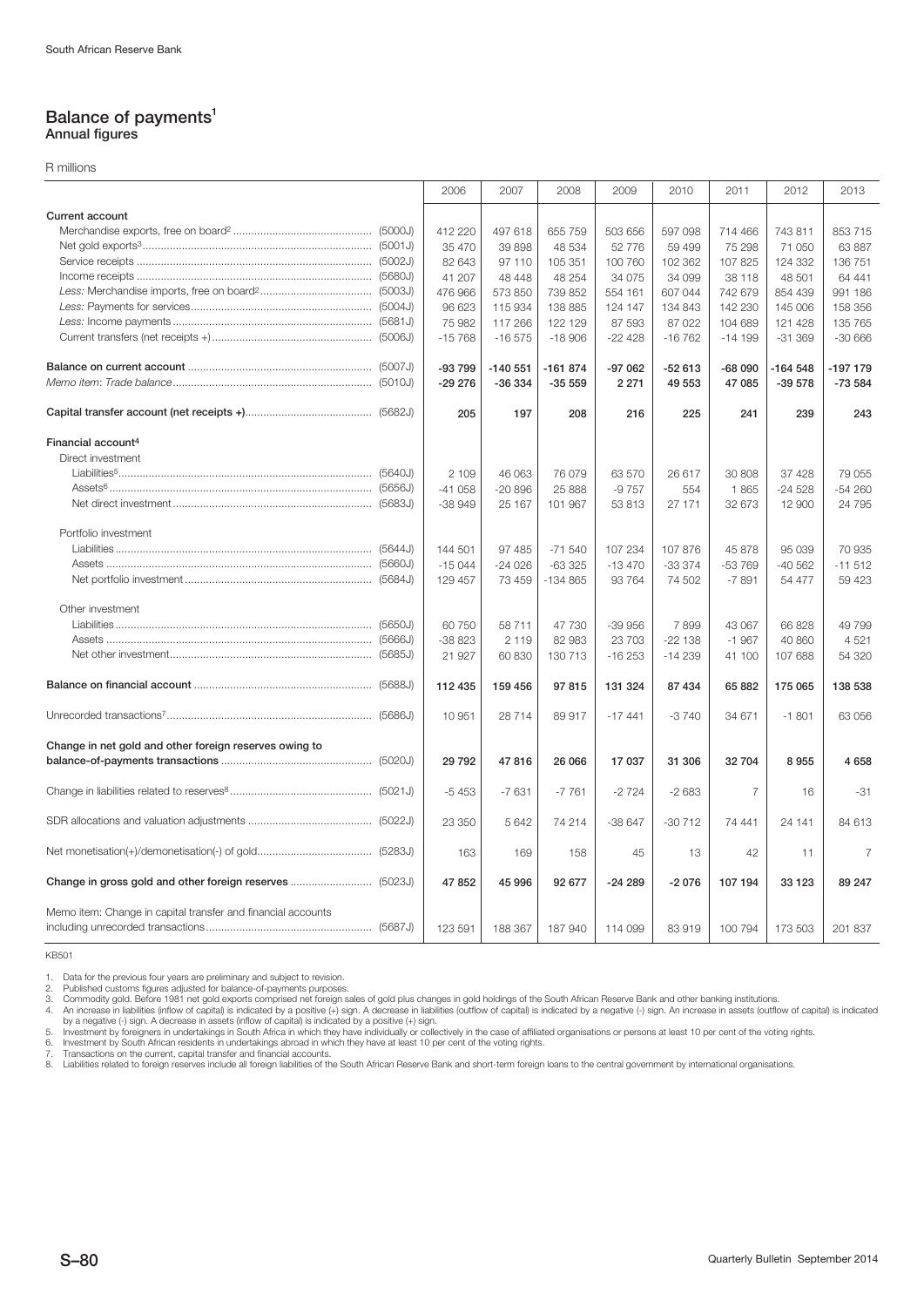# Gross value added by kind of economic activity $1$

R millions

|                                                 | 2006               | 2007               | 2008               | 2009               | 2010               | 2011               | 2012               | 2013               |
|-------------------------------------------------|--------------------|--------------------|--------------------|--------------------|--------------------|--------------------|--------------------|--------------------|
| At current prices                               |                    |                    |                    |                    |                    |                    |                    |                    |
|                                                 | 177 652            | 210 803            | 257 073            | 260 176            | 290 998            | 339 734            | 341 114            | 352 122            |
|                                                 | 45 351             | 53 833             | 60 547             | 63 655             | 62 768             | 65 204             | 71 018             | 72 431             |
|                                                 | 132 301            | 156 970            | 196 526            | 196 521            | 228 230            | 274 530            | 270 096            | 279 691            |
|                                                 | 357 606            | 403 129            | 458746             | 478 627            | 500 533            | 509 361            | 531 094            | 556 056            |
|                                                 | 274 502            | 304 438            | 340 623            | 331 703            | 345 554            | 337 639            | 340 983            | 350 345            |
|                                                 | 36 946             | 41 783             | 45 902             | 60 40 2            | 63 080             | 73 010             | 84 475             | 92 155             |
|                                                 | 46 158             | 56 908             | 72 221             | 86 522             | 91 899             | 98712              | 105 636            | 113 556            |
|                                                 | 1 037 061          | 1 178 144          | 1 311 933          | 1 441 191          | 1 631 831          | 1785938            | 1 948 054          | 2 122 085          |
| Wholesale and retail trade, catering and        | 215 831            | 238 910            | 271 489            | 298 511            | 360 810            | 405 823            | 455 484            | 502 418            |
|                                                 | 153 775            | 164 467            | 189782             | 199 276            | 222 847            | 245 590            | 257 374            | 268 781            |
| Finance, insurance, real-estate and business    | 339 311            | 405 520            | 438 587            | 464 831            | 507 418            | 546 984            | 597 893            | 652 217            |
|                                                 | 328 144            | 369 247            | 412 075            | 478 573            | 540 756            | 587 541            | 637 303            | 698 669            |
|                                                 | 230 116<br>98 0 28 | 259 802<br>109 445 | 293 290<br>118785  | 344 399<br>134 174 | 391 916<br>148 840 | 429 671<br>157870  | 466 797<br>170 506 | 518 348<br>180 321 |
|                                                 | 1 572 319          | 1792076            | 2 027 752          | 2 179 994          | 2 423 362          | 2 635 033          | 2 820 262          | 3 0 3 0 2 6 3      |
| At constant 2005 prices                         |                    |                    |                    |                    |                    |                    |                    |                    |
|                                                 | 140 723            | 141 637            | 141 539            | 135 511            | 140 997            | 141 274            | 138 515            | 142 490            |
|                                                 | 35 35 9            | 36 301             | 42 143             | 41 454             | 41 614             | 41 587             | 42 433             | 43 414             |
|                                                 | 105 364            | 105 336            | 99 396             | 94 057             | 99 383             | 99 687             | 96 082             | 99 076             |
|                                                 | 352 503            | 374 511            | 385 230            | 358 714            | 374 754            | 384 703            | 391 490            | 395 262            |
|                                                 | 275 782            | 290 246            | 297 889            | 267 723            | 282 509            | 291 785            | 297 808            | 300 050            |
|                                                 | 34 139             | 35 294             | 34 196             | 33712              | 34 538             | 35 049             | 34 476             | 34 333             |
|                                                 | 42 582             | 48 971             | 53 145             | 57 279             | 57 707             | 57869              | 59 206             | 60 879             |
|                                                 | 985 265            | 1 044 928          | 1 093 033          | 1 103 835          | 1 131 524          | 1 177 824          | 1 215 348          | 1 240 202          |
| Wholesale and retail trade, catering and        | 206 636            | 217 607            | 219749             | 217 074            | 225 338            | 235 295            | 244 278            | 249 607            |
|                                                 | 146 607            | 156 289            | 162 522            | 163 999            | 167 313            | 172 530            | 176 699            | 180 109            |
| Finance, insurance, real-estate and business    | 324 002            | 349 501            | 375 240            | 378 987            | 387 189            | 405 479            | 420 473            | 430 597            |
| Community, social and personal services (6642Y) | 308 020            | 321 531            | 335 522            | 343 775            | 351 684            | 364 520            | 373898             | 379 889            |
|                                                 | 214 947<br>93 073  | 223 284<br>98 247  | 233 416<br>102 106 | 242 542<br>101 233 | 250 014<br>101 670 | 260 494<br>104 026 | 267 714<br>106 184 | 271 844<br>108 045 |
|                                                 | 1 478 491          | 1 561 076          | 1 619 802          | 1 598 060          | 1 647 275          | 1703801            | 1745353            | 1777954            |

KB602

1. Source of data: Statistics South Africa.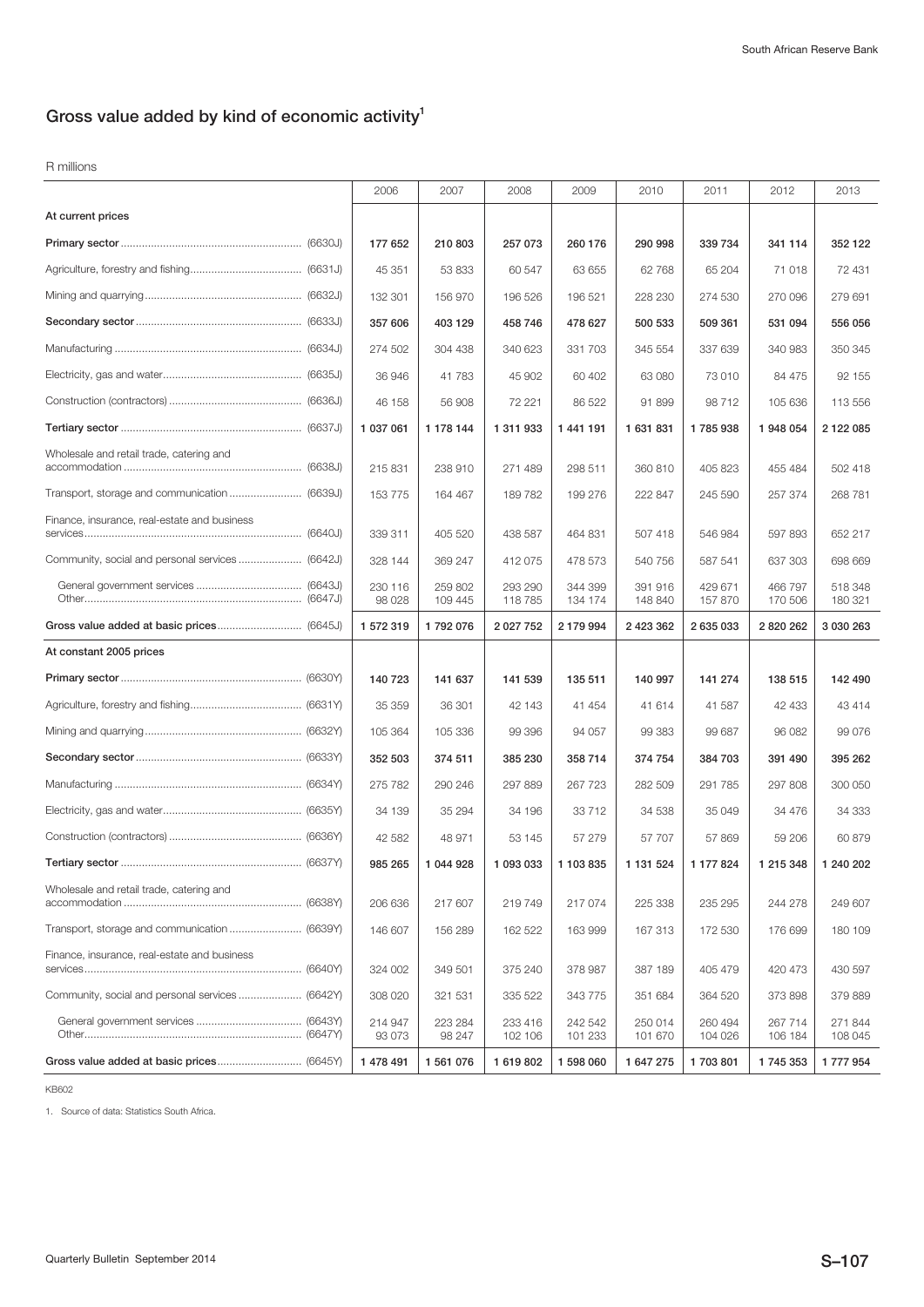# Final consumption expenditure by households At current prices

R millions

|                                                                           | 2006      | 2007      | 2008      | 2009      | 2010      | 2011    | 2012      | 2013      |
|---------------------------------------------------------------------------|-----------|-----------|-----------|-----------|-----------|---------|-----------|-----------|
|                                                                           | 118 445   | 122 363   | 114 108   | 101 870   | 118 942   | 131 926 | 142 686   | 152 446   |
| Furniture, household appliances etc.  (6051J)                             | 21 316    | 23 1 26   | 23 453    | 22 3 65   | 23 223    | 24 914  | 25 170    | 25 061    |
|                                                                           | 73 846    | 71 673    | 60 078    | 49 254    | 64 509    | 73 651  | 81 355    | 89 147    |
| Computers and related equipment  (6075J)                                  | 3 1 7 3   | 3794      | 4 3 3 6   | 3586      | 3 5 0 3   | 3743    | 4 4 5 3   | 5 1 4 0   |
| Recreational and entertainment goods <sup>1</sup> (6053J)                 | 12 163    | 14 755    | 16474     | 15 882    | 16 003    | 16888   | 17836     | 17 675    |
|                                                                           | 7947      | 9015      | 9767      | 10783     | 11 704    | 12730   | 13872     | 15 4 23   |
|                                                                           | 107 259   | 119 002   | 130 114   | 134 714   | 141 095   | 152 566 | 166 045   | 182 591   |
|                                                                           | 58 917    | 65 666    | 71 445    | 75 206    | 79 725    | 87 396  | 96 139    | 106 845   |
| Household textiles, furnishings, glassware etc.  (6057J)                  | 17 254    | 18736     | 20 198    | 20 556    | 21 385    | 22 448  | 23 947    | 26 070    |
|                                                                           | 16 099    | 17893     | 20 237    | 20 214    | 21 252    | 23 362  | 25 514    | 27 568    |
|                                                                           | 9997      | 10 973    | 11 900    | 11 750    | 11 448    | 11714   | 12 169    | 13 4 8 2  |
|                                                                           | 4 9 9 2   | 5 7 3 4   | 6 3 3 4   | 6988      | 7 2 8 5   | 7646    | 8 2 7 6   | 8 6 2 6   |
|                                                                           | 426 021   | 484 685   | 559 644   | 596 996   | 634 456   | 708 654 | 784 283   | 851 349   |
|                                                                           | 285 706   | 323 840   | 370 541   | 399 424   | 413 848   | 451 300 | 497 652   | 539 785   |
|                                                                           | 33 568    | 37 761    | 43 666    | 50 058    | 59 207    | 71 328  | 81 386    | 89 501    |
|                                                                           | 40 686    | 49 173    | 55 898    | 61 352    | 63 906    | 68 638  | 72 286    | 75 837    |
|                                                                           | 18 124    | 19 961    | 23 363    | 26 134    | 28 849    | 31 937  | 35 515    | 38 191    |
|                                                                           | 38 387    | 43 316    | 54 376    | 47 008    | 54 984    | 70 726  | 81 4 85   | 90 733    |
| Recreational and entertainment goods <sup>5</sup> (6067J)                 | 9550      | 10 634    | 11 800    | 13 0 20   | 13 662    | 14725   | 15 959    | 17 302    |
|                                                                           | 464 590   | 538 676   | 589 117   | 627 166   | 689 771   | 749 977 | 814 825   | 871 512   |
|                                                                           | 126 381   | 150 063   | 160 842   | 172 972   | 186 203   | 198 186 | 210 325   | 222 387   |
| Household services, including domestic servants (6070J)                   | 28 339    | 32 085    | 36 443    | 39 621    | 42 581    | 45 581  | 48 991    | 52 578    |
|                                                                           | 65 066    | 73 933    | 85 087    | 91 489    | 105 100   | 121 480 | 137 333   | 149 377   |
| Transport and communication services (6072J)                              | 106 421   | 118 345   | 126 432   | 130 047   | 140 256   | 154 031 | 167 961   | 180 730   |
| Recreational, entertainment and educational services <sup>7</sup> (6073J) | 47 443    | 52 087    | 57 297    | 63 019    | 69 356    | 76 123  | 84 716    | 93 359    |
|                                                                           | 90 940    | 112 163   | 123 016   | 130 018   | 146 275   | 154 576 | 165 499   | 173 081   |
|                                                                           | 4 8 3 5   | 5 1 8 0   | 5777      | 6 2 6 2   | 6916      | 7631    | 8 2 5 2   | 8887      |
|                                                                           | 1 116 315 | 1 264 726 | 1 392 983 | 1 460 746 | 1 584 264 | 1743123 | 1 907 839 | 2 057 898 |

KB609

1. Comprising audio-visual, photographic and communications equipment.<br>2. Jewellery, watches, therapeutic appliances, etc.<br>3. Comprising sport and camping equipment, hobbies, books and toys.<br>4. Electrical appliances for pe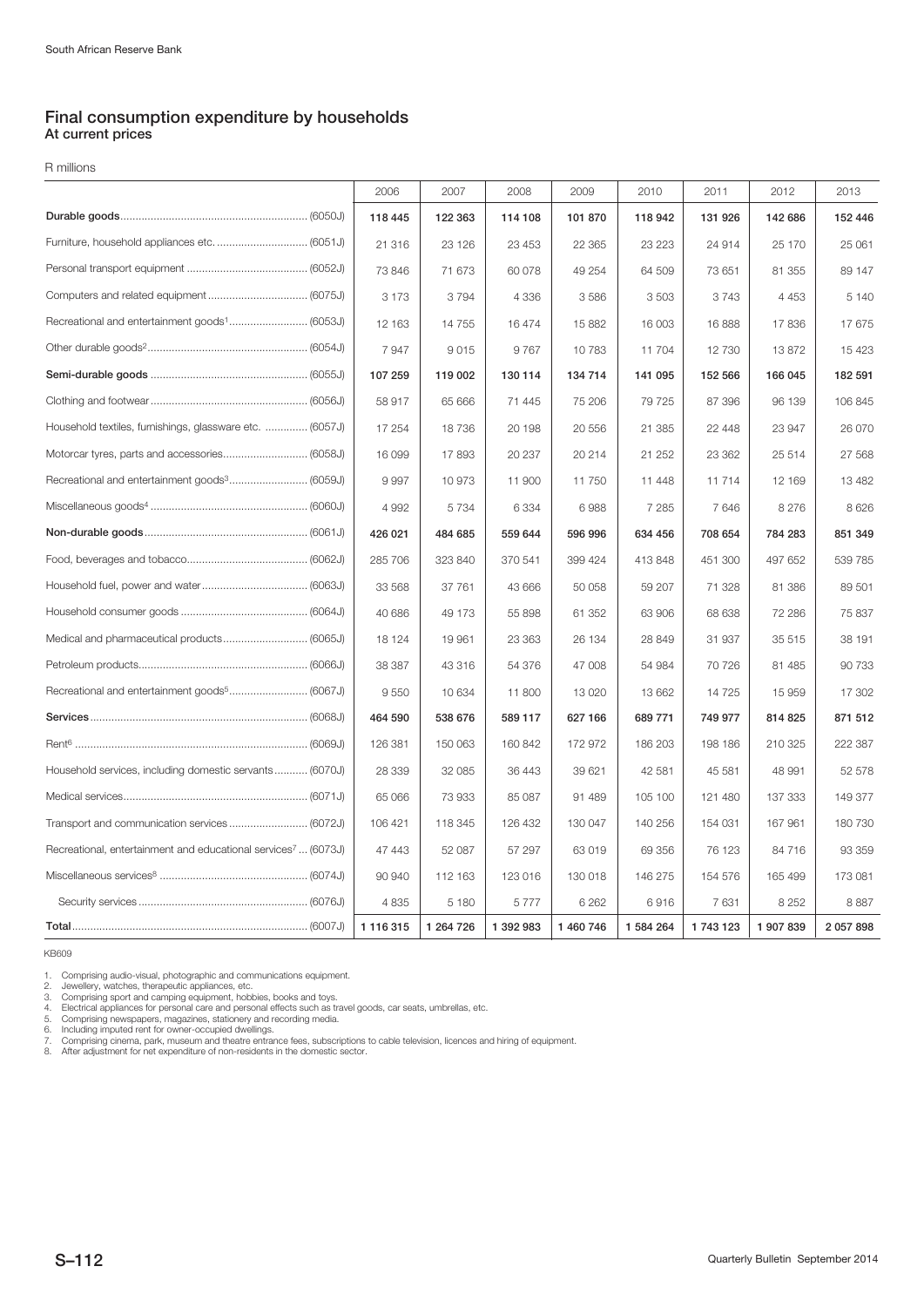## Final consumption expenditure by households At constant 2005 prices

R millions

|                                                                           | 2006      | 2007      | 2008          | 2009      | 2010      | 2011      | 2012      | 2013      |
|---------------------------------------------------------------------------|-----------|-----------|---------------|-----------|-----------|-----------|-----------|-----------|
|                                                                           | 119 157   | 121 401   | 111 340       | 97 361    | 115 656   | 134 297   | 149 269   | 161 060   |
| Furniture, household appliances etc.  (6051Y)                             | 21748     | 23772     | 24 337        | 22 387    | 24 259    | 26 892    | 27 340    | 27 4 28   |
|                                                                           | 73795     | 69 357    | 55 208        | 44 0 76   | 56 343    | 64 370    | 72 534    | 79 414    |
|                                                                           | 3058      | 3612      | 3982          | 3 2 4 8   | 3634      | 4 6 3 2   | 5987      | 7 3 0 6   |
|                                                                           | 12 940    | 16 4 65   | 19 117        | 18675     | 22 019    | 28 28 2   | 32 555    | 35 222    |
|                                                                           | 7616      | 8 1 9 5   | 8696          | 8975      | 9 4 0 1   | 10 121    | 10853     | 11 690    |
|                                                                           | 109758    | 122 156   | 127 927       | 125 537   | 130 083   | 137 797   | 146 291   | 156 164   |
|                                                                           | 61849     | 71 196    | 76 273        | 76 500    | 79 686    | 85 186    | 90 446    | 97 432    |
| Household textiles, furnishings, glassware etc.  (6057Y)                  | 17 324    | 18520     | 19 340        | 18 994    | 20 070    | 21 274    | 22 713    | 24 155    |
| Motorcar tyres, parts and accessories (6058Y)                             | 15 506    | 15769     | 15 060        | 13 5 63   | 13 648    | 14 3 24   | 14 9 37   | 15 318    |
|                                                                           | 10 172    | 11 249    | 11 648        | 11 039    | 11 073    | 11 168    | 11 997    | 12 858    |
|                                                                           | 4 9 0 7   | 5 4 2 2   | 5 60 6        | 5441      | 5 606     | 5845      | 6 1 9 8   | 6 4 0 1   |
|                                                                           | 399 375   | 419 355   | 420 272       | 416 344   | 423 651   | 436 762   | 448 407   | 458 258   |
|                                                                           | 267 978   | 277 691   | 277 844       | 274 292   | 277 171   | 282 468   | 290 342   | 297 373   |
|                                                                           | 31796     | 33 140    | 32 843        | 31517     | 32 250    | 33 930    | 34 978    | 35 640    |
|                                                                           | 39 553    | 45 850    | 46 558        | 45 706    | 47 015    | 49 232    | 50 310    | 51 444    |
| Medical and pharmaceutical products (6065Y)                               | 17315     | 18 155    | 19 254        | 19658     | 20 433    | 21 7 20   | 23 341    | 24 248    |
|                                                                           | 33514     | 34 686    | 33 643        | 35 415    | 37 037    | 39 354    | 39 156    | 39 040    |
|                                                                           | 9219      | 9833      | 10 130        | 9756      | 9745      | 10 058    | 10 280    | 10513     |
|                                                                           | 444 980   | 469 608   | 498 176       | 500 314   | 520 442   | 538 966   | 548 144   | 549 623   |
|                                                                           | 113 914   | 119 280   | 123 013       | 125 371   | 127 806   | 129 510   | 131 269   | 132 482   |
| Household services, including domestic servants (6070Y)                   | 28 130    | 29 255    | 30 108        | 30 379    | 31 012    | 31 626    | 32 259    | 32 586    |
|                                                                           | 66 150    | 72 219    | 77 562        | 78 145    | 82 680    | 89 326    | 95 210    | 97 804    |
|                                                                           | 101 764   | 105 311   | 116 556       | 116 641   | 119 457   | 125 820   | 130 726   | 132 943   |
| Recreational, entertainment and educational services <sup>7</sup> (6073Y) | 44 904    | 46 509    | 47 803        | 47 0 25   | 47 412    | 48 333    | 50 156    | 51 197    |
|                                                                           | 90 118    | 97 034    | 103 134       | 102 753   | 112 075   | 114 351   | 108 524   | 102 611   |
|                                                                           | 4763      | 4979      | 5 1 0 3       | 5 0 31    | 5 3 0 2   | 5 6 4 4   | 5925      | 6 107     |
|                                                                           | 1 073 270 | 1 132 520 | 1 1 5 7 7 1 5 | 1 139 556 | 1 189 832 | 1 247 822 | 1 292 111 | 1 325 105 |

KB610

1. Comprising audio-visual, photographic and communications equipment.<br>2. Jewellery, watches, therapeutic appliances, etc.<br>3. Comprising sport and camping equipment, hobbies, books and toys.<br>4. Electrical appliances for pe